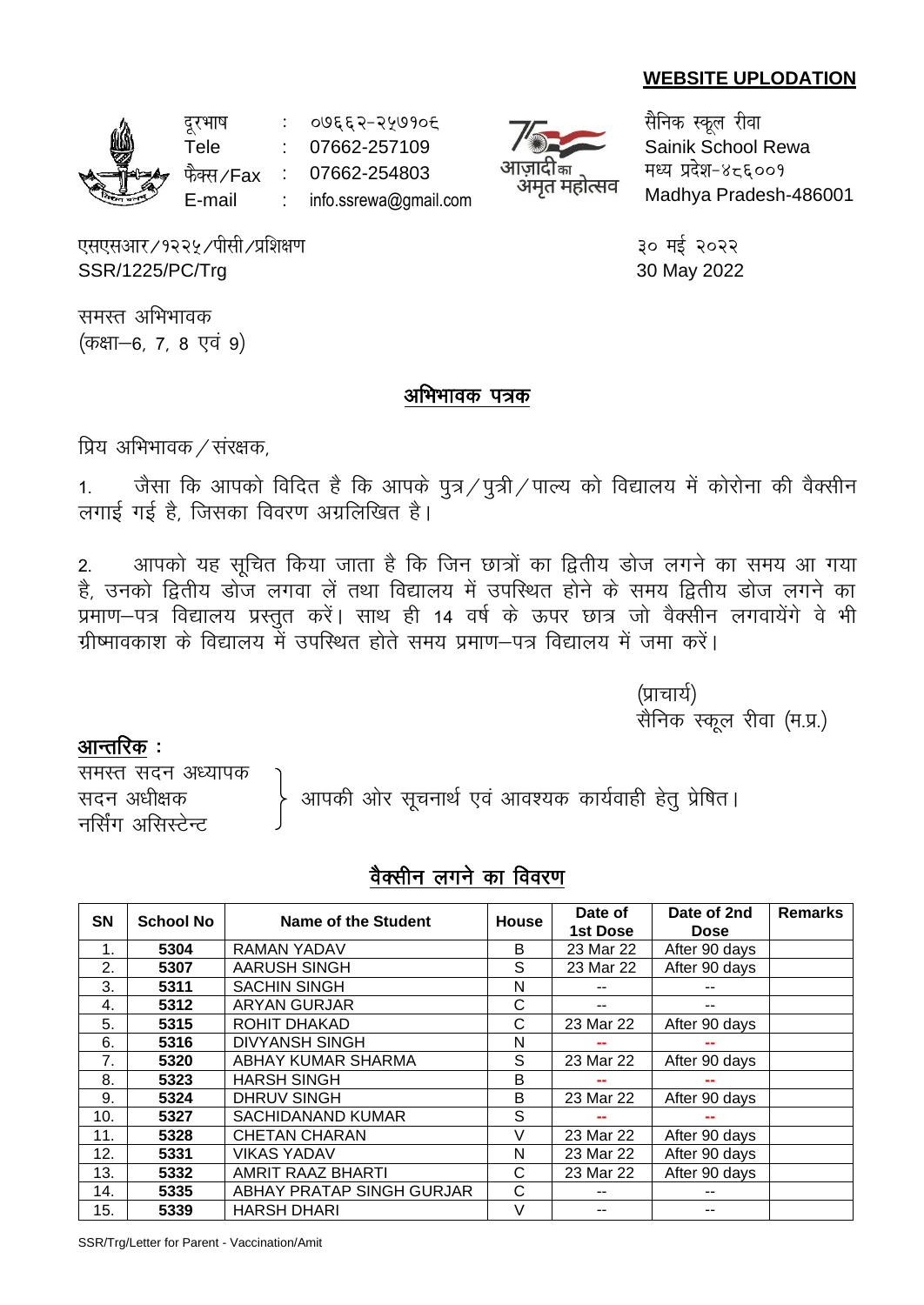| <b>SN</b>  | <b>School No</b> | <b>Name of the Student</b>                          | House                    | Date of<br>1st Dose              | Date of 2nd<br><b>Dose</b>                           | <b>Remarks</b> |
|------------|------------------|-----------------------------------------------------|--------------------------|----------------------------------|------------------------------------------------------|----------------|
| 16.        | 5340             | <b>ASHIK SINGH</b>                                  | S                        |                                  |                                                      |                |
| 17.        | 5343             | <b>ADVITA TIWARI</b>                                | B                        | 23 Mar 22                        | After 90 days                                        |                |
| 18.        | 5344             | <b>AMAN DHAKAD</b>                                  | B                        | 23 Mar 22                        | After 90 days                                        |                |
| 19.        | 5347             | <b>ADITYA MITTAL</b>                                | $\overline{\mathsf{s}}$  | $\mathbf{u}$                     | $\overline{a}$                                       |                |
| 20.        | 5348             | <b>ISHU VIMAL</b>                                   | $\overline{\vee}$        | 23 Mar 22                        | After 90 days                                        |                |
| 21.        | 5351             | <b>JYOTI KUMARI</b>                                 | N                        | 23 Mar 22                        | After 90 days                                        |                |
| 22.        | 5352             | <b>VANDANA SUMAN</b>                                | $\overline{\text{c}}$    | 23 Mar 22                        | After 90 days                                        |                |
| 23.        | 5355             | <b>BHAVYA BAMNIYA</b>                               | $\mathsf{C}$             | $\overline{a}$                   | $-$                                                  |                |
| 24.        | 5356             | <b>PAYAL SARAP</b>                                  | $\mathsf{N}$             | 23 Mar 22                        | After 90 days                                        |                |
| 25.        | 5359             | <b>VARSHA SINGH</b>                                 | $\vee$                   |                                  |                                                      |                |
| 26.        | 5360             | <b>RASHMI MUJALDE</b>                               | $\overline{s}$           | 23 Mar 22                        | After 90 days                                        |                |
| 27.        | 5366             | <b>AMAN DHAKAD</b>                                  | B                        | $\overline{a}$                   |                                                      |                |
| 28.        | 5367<br>5370     | HIRDYANSH NARWARIYA<br><b>RISHAV SINGH</b>          | B<br>$\overline{s}$      | $\overline{a}$<br>$\overline{a}$ | $\overline{\phantom{a}}$<br>$\overline{\phantom{a}}$ |                |
| 29.<br>30. | 5371             | <b>ANUP SINGH</b>                                   | $\overline{\vee}$        | $23$ Mar 22                      | After 90 days                                        |                |
| 31.        | 5305             | PRANJAL MISHRA                                      | $\overline{\text{c}}$    | 23 Mar 22                        | After 90 days                                        |                |
| 32.        | 5309             | <b>KRISHNA BAIS</b>                                 | $\overline{\vee}$        |                                  |                                                      |                |
| 33.        | 5310             | <b>PRINCE RATHOUR</b>                               | $\overline{s}$           | 23 Mar 22                        | After 90 days                                        |                |
| 34.        | 5313             | <b>ADITYA DHAKAR</b>                                | B                        | $23$ Mar 22                      | After 90 days                                        |                |
| 35.        | 5314             | <b>VINAY GURJAR</b>                                 | B                        | $23$ Mar 22                      | After 90 days                                        |                |
| 36.        | 5317             | <b>DIVYANSHU</b>                                    | $\overline{s}$           | --                               |                                                      |                |
| 37.        | 5318             | PRASHANT YADAV                                      | $\overline{\vee}$        | н.                               | $-$                                                  |                |
| 38.        | 5321             | <b>AARAV GOUR</b>                                   | N                        | $\overline{a}$                   | $-$                                                  |                |
| 39.        | 5322             | <b>SUMIT</b>                                        | $\mathsf{C}$             | $\overline{\phantom{a}}$         | --                                                   |                |
| 40.        | 5325             | <b>ANMOL KUSHWAH</b>                                | $\mathsf C$              | $\overline{a}$                   | $\overline{a}$                                       |                |
| 41.        | 5326             | PRAMOD KUMAR SAHU                                   | N                        | 23 Mar 22                        | After 90 days                                        |                |
| 42.        | 5329             | <b>AMAN SEMIL</b>                                   | $\vee$                   | 23 Mar 22                        | After 90 days                                        |                |
| 43.        | 5330             | <b>AMIT YADAV</b>                                   | S                        | 23 Mar 22                        | After 90 days                                        |                |
| 44.        | 5333             | <b>ANKIT KUMAR</b>                                  | B                        | $\overline{\phantom{a}}$         |                                                      |                |
| 45.        | 5334             | <b>AMRIT RAJ</b>                                    | B                        | $\overline{a}$                   | $\overline{\phantom{a}}$                             |                |
| 46.        | 5337             | <b>AYUSH DHAKAD</b>                                 | $\mathsf S$              | $\overline{a}$                   | $\overline{\phantom{a}}$                             |                |
| 47.        | 5338             | <b>NITIN RAMPURE</b>                                | $\vee$                   | 23 Mar 22                        | After 90 days                                        |                |
| 48.        | 5341             | PRACHETA KATYAYANI                                  | N                        | 23 Mar 22                        | After 90 days                                        |                |
| 49.        | 5345             | SHREYANSH SINGH                                     | $\mathsf{C}$             | --                               |                                                      |                |
| 50.        | 5346             | <b>JACKY LODHI</b>                                  | N                        | 23 Mar 22                        | After 90 days                                        |                |
| 51.<br>52. | 5349<br>5350     | <b>AMAN KUMAR</b>                                   | $\vee$<br>$\overline{s}$ | 23 Mar 22                        | After 90 days                                        |                |
| 53.        | 5354             | <b>INDRA PRATAP AHIRWAR</b><br><b>NISHANT KUMAR</b> | B                        | 23 Mar 22<br>23 Mar 22           | After 90 days<br>After 90 days                       |                |
| 54.        | 5357             | YUVRAJ DAMOR                                        | $\overline{S}$           | 23 Mar 22                        | After 90 days                                        |                |
| 55.        | 5358             | <b>AARAV KUMAR</b>                                  | $\overline{\vee}$        | $\mathcal{L}_{\mathcal{F}}$      | $\overline{a}$                                       |                |
| 56.        | 5361             | <b>DIVYANSHI RATHORE</b>                            | ${\sf N}$                | $\overline{a}$                   | --                                                   |                |
| 57.        | 5362             | <b>ANAMIKA PRIYA</b>                                | $\mathsf C$              | --                               | $\overline{\phantom{a}}$                             |                |
| 58.        | 5368             | SUBRAT SINGH DHAKAR                                 | $\mathsf C$              | 23 Mar 22                        | After 90 days                                        |                |
| 59.        | 5369             | <b>AMAN SAHU</b>                                    | N                        | 23 Mar 22                        | After 90 days                                        |                |
| 60.        | 5372             | <b>AKASH DHAKAR</b>                                 | $\overline{\vee}$        | $\overline{a}$                   | $\overline{a}$                                       |                |
| 61.        | 5209             | ABHAY PRATAP SINGH TOMAR                            | B                        | 23 Mar 22                        | 27 Apr 22                                            |                |
| 62.        | 5212             | RAGHAVENDRA SINGH                                   | $\mathbb S$              | 23 Mar 22                        | 27 Apr 22                                            |                |
| 63.        | 5213             | RUDRAPRATAP SINGH LODHI                             | $\overline{\vee}$        | 23 Mar 22                        | $\overline{27}$ Apr 22                               |                |
| 64.        | 5216             | PRASHANT SINGH KUSHWAH                              | $\mathsf{N}$             | 23 Mar 22                        | 27 Apr 22                                            |                |
| 65.        | 5217             | <b>VISHAL</b>                                       | $\mathsf C$              | 23 Mar 22                        | 27 Apr 22                                            |                |
| 66.        | 5220             | <b>DEVID</b>                                        | $\mathsf C$              | 23 Mar 22                        | 27 Apr 22                                            |                |
| 67.        | 5221             | SHIVAM NARWARIYA                                    | $\mathsf{N}$             | 23 Mar 22                        | 27 Apr 22                                            |                |
| 68.        | 5224             | ABHINAV SINGH BHADOURIYA                            | $\overline{\vee}$        | 23 Mar 22                        | 27 Apr 22                                            |                |
| 69.        | 5225             | <b>ABHISHEK SINGH</b>                               | $\overline{s}$           | $\overline{a}$                   | 27 Apr 22                                            |                |
| 70.<br>71. | 5228<br>5229     | <b>VINEET DHAKAD</b><br><b>ANKIT DHAKAD</b>         | B<br>B                   | 23 Mar 22<br>23 Mar 22           | 27 Apr 22                                            |                |
| 72.        | 5232             | HITESH SINGH BHADAURIYA                             | $\overline{s}$           | 23 Mar 22                        | 27 Apr 22<br>27 Apr 22                               |                |
| 73.        | 5233             | SAHIL SHARMA                                        | $\vee$                   | 23 Mar 22                        | 27 Apr 22                                            |                |
| 74.        | 5236             | <b>ADITYA ANKIT</b>                                 | ${\sf N}$                | 23 Mar 22                        | 27 Apr 22                                            |                |
| 75.        | 5237             | <b>ADITYA DHAKAD</b>                                | $\mathsf{C}$             |                                  | 27 Apr 22                                            |                |
|            |                  |                                                     |                          |                                  |                                                      |                |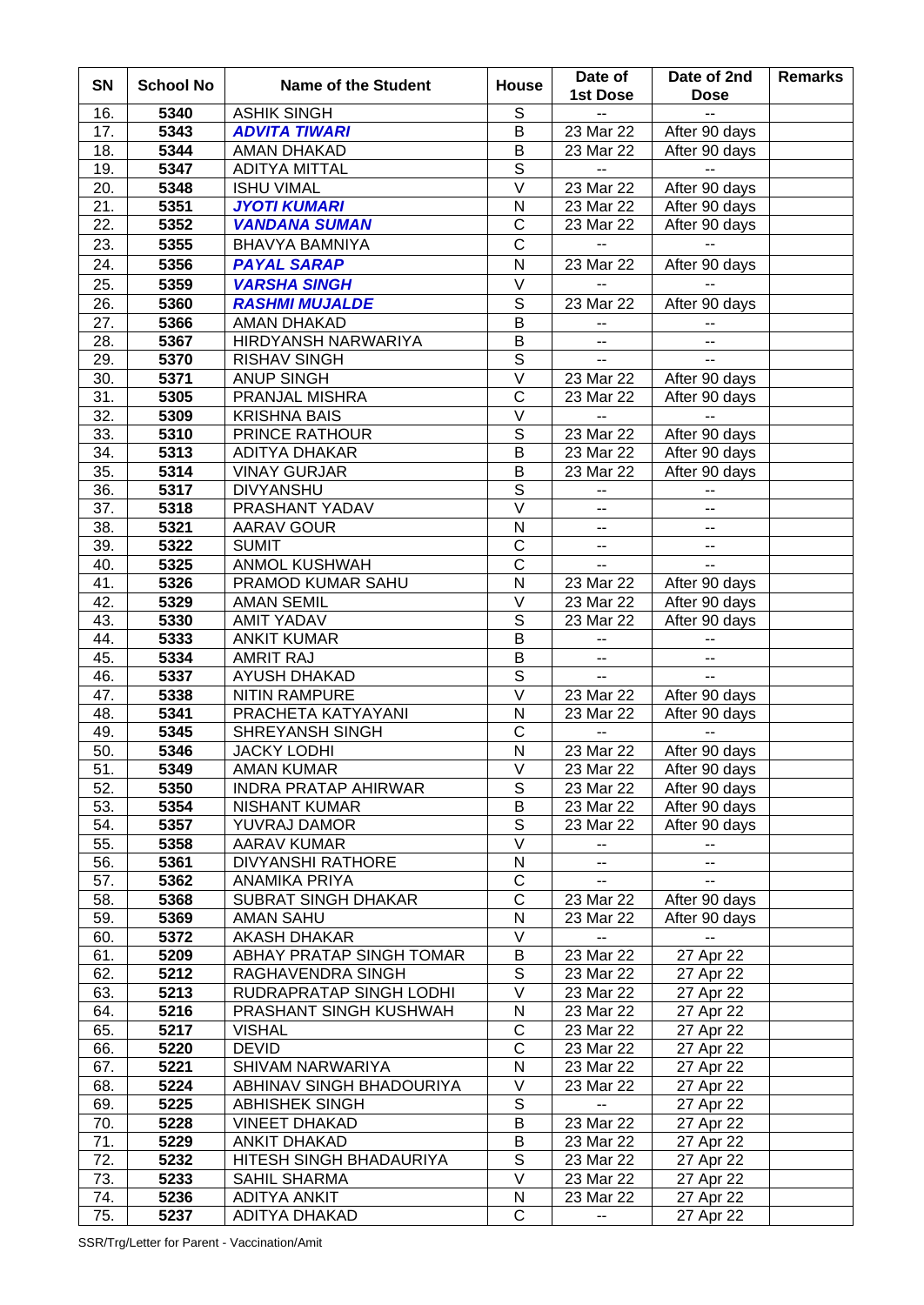| <b>SN</b>    | <b>School No</b> | <b>Name of the Student</b>                   | <b>House</b>          | Date of                     | Date of 2nd              | Remarks |
|--------------|------------------|----------------------------------------------|-----------------------|-----------------------------|--------------------------|---------|
|              |                  |                                              |                       | 1st Dose                    | <b>Dose</b>              |         |
| 76.          | 5241             | <b>VIKASH DHAKAD</b>                         | N                     | 23 Mar 22                   | 27 Apr 22                |         |
| 77.          | 5244             | <b>AKSHAT TIWARI</b>                         | V                     | 23 Mar 22                   | 27 Apr 22                |         |
| 78.          | 5245             | <b>AYUSH KUMAR</b>                           | S                     | $\overline{\phantom{a}}$    | $\overline{\phantom{a}}$ |         |
| 79.          | 5248             | <b>MAYANK SHAKYA</b>                         | $\overline{B}$        | 23 Mar 22                   | 27 Apr 22                |         |
| 80.          | 5252             | <b>ABHISHEK</b>                              | $\overline{s}$        | 23 Mar 22                   | 27 Apr 22                |         |
| 81.          | 5253             | <b>DIBIYAN DEORI</b>                         | $\overline{\vee}$     | 23 Mar 22                   | 27 Apr 22                |         |
| 82.          | 5256             | <b>VAIBHAV SINGH</b>                         | N                     | 23 Mar 22                   | 27 Apr 22                |         |
| 83.          | 5257             | <b>ADITYA CHOUHAN</b>                        | C                     | 23 Mar 22                   | 27 Apr 22                |         |
| 84.          | 5260             | RAHUL DHAKAR                                 | $\overline{\text{c}}$ | 23 Mar 22                   | 27 Apr 22                |         |
| 85.          | 5261             | <b>MAYANK SINGH TOMAR</b>                    | N                     | 23 Mar 22                   | 27 Apr 22                |         |
| 86.          | 5264             | <b>HARSH RAMPURE</b>                         | $\vee$                | 23 Mar 22                   | 27 Apr 22                |         |
| 87.          | 5265             | <b>DIVESH KUMAR</b>                          | $\overline{s}$        | 23 Mar 22                   | 27 Apr 22                |         |
| 88.          | 5268             | <b>SUMIT KUMAR LONI</b>                      | B                     | 23 Mar 22                   | 27 Apr 22                |         |
| 89.          | 5269             | <b>TARUN MEENA</b>                           | B                     | 23 Mar 22                   | 27 Apr 22                |         |
| 90.          | 5276             | <b>RUDRA PRAJAPATI</b>                       | N                     | 23 Mar 22                   | 27 Apr 22                |         |
| 91.          | 5288             | DIVYANSH YADAV                               | N                     | 23 Mar 22                   | 27 Apr 22                |         |
| 92.          | 5289             | <b>VISHNU SINGH BADAURIA</b>                 | C                     | 23 Mar 22                   | 27 Apr 22                |         |
| 93.          | 5292             | <b>LAVKUSH</b>                               | $\overline{\text{c}}$ | 23 Mar 22                   | 27 Apr 22                |         |
| 94.          | 5293             | <b>RISHAV</b>                                | N                     | 23 Mar 22                   | 27 Apr 22                |         |
| 95.          | 5210             | RAUNAK AGRAWAL                               | C                     | 23 Mar 22                   | 27 Apr 22                |         |
| 96.          | 5211             | <b>SWASTIK TRIPATHI</b>                      | N                     | 23 Mar 22                   | Leave                    |         |
| 97.          | 5214             | <b>ANURAG SINGH</b>                          | $\vee$                | 44                          | 27 Apr 22                |         |
| 98.          | 5215             | <b>AYUSH GAUTAM</b>                          | $\mathsf S$           | 23 Mar 22                   | 27 Apr 22                |         |
| 99.          | 5218             | <b>ABHAY MISHRA</b>                          | B                     | 23 Mar 22                   | 27 Apr 22                |         |
| 100.         | 5219             | <b>AYUSH JAT</b>                             | B                     | 23 Mar 22                   | 27 Apr 22                |         |
| 101.         | 5222             | SHOURYA PRATAP SINGH RAJAWAT                 | S                     | 23 Mar 22                   | 27 Apr 22                |         |
| 102.         | 5223             | AYUSHMAN MISHRA                              | $\vee$                | 23 Mar 22                   | 27 Apr 22                |         |
| 103.         | 5226             | <b>SHALOK TRIPATHI</b>                       | N                     | 23 Mar 22                   | 27 Apr 22                |         |
| 104.         | 5227             | <b>AYUSH SHUKLA</b>                          | C                     | 23 Mar 22                   | 27 Apr 22                |         |
| 105.         | 5230             | SHAKTI PRATAP SINGH                          | $\mathsf{C}$          | 23 Mar 22                   | 27 Apr 22                |         |
| 106.         | 5231             | <b>VISHESH DHAKAR</b>                        | N<br>V                | 23 Mar 22                   | 27 Apr 22                |         |
| 107.<br>108. | 5234<br>5235     | <b>DEVANSH TIWARI</b><br>SUMIT SINGH RAJPOOT | $\mathsf S$           | 23 Mar 22                   | 27 Apr 22<br>27 Apr 22   |         |
| 109.         | 5238             | <b>MAYANK DHAKAD</b>                         | B                     | 23 Mar 22<br>23 Mar 22      | 27 Apr 22                |         |
| 110.         | 5239             | <b>SURAJ KUSHWAH</b>                         | B                     | 23 Mar 22                   | 27 Apr 22                |         |
| 111.         | 5242             | DEVRAJ INDORIYA                              | S                     | 23 Mar 22                   | 27 Apr 22                |         |
| 112.         | 5243             | AKASH GUPTA                                  | $\overline{\vee}$     | 23 Mar 22                   | 27 Apr 22                |         |
| 113.         | 5246             | ADITYA KUMAR MISHRA                          | N                     | $\mathcal{L}_{\mathcal{F}}$ | 27 Apr 22                |         |
| 114.         | 5247             | <b>KAPIL HOLKAR</b>                          | C                     | 23 Mar 22                   | 27 Apr 22                |         |
| 115.         | 5250             | <b>ARAV TOMAR</b>                            | C                     | 23 Mar 22                   | 27 Apr 22                |         |
| 116.         | 5251             | <b>BASUKINATH</b>                            | N                     | 23 Mar 22                   | 27 Apr 22                |         |
| 117.         | 5254             | <b>AMRIT KUMAR</b>                           | $\vee$                | 23 Mar 22                   | 27 Apr 22                |         |
| 118.         | 5255             | <b>KARAN SEMIL</b>                           | $\mathsf S$           | 23 Mar 22                   | 27 Apr 22                |         |
| 119.         | 5258             | <b>BHASKAR MANJHI</b>                        | B                     | 23 Mar 22                   | 27 Apr 22                |         |
| 120.         | 5259             | HIMANSHU NAMDEV                              | B                     | 23 Mar 22                   | 27 Apr 22                |         |
| 121.         | 5262             | RAJVARDHAN SINGH TOMAR                       | $\overline{S}$        | 23 Mar 22                   | 27 Apr 22                |         |
| 122.         | 5266             | <b>ABHISHEK KHATANA</b>                      | N                     | 23 Mar 22                   | 27 Apr 22                |         |
| 123.         | 5267             | <b>ABHINAV SINGH</b>                         | С                     | 23 Mar 22                   | 27 Apr 22                |         |
| 124.         | 5270             | <b>HARSH BANJARA</b>                         | C                     | 23 Mar 22                   | 27 Apr 22                |         |
| 125.         | 5275             | <b>ROHIT KUMAR</b>                           | $\overline{S}$        | 23 Mar 22                   | 27 Apr 22                |         |
| 126.         | 5286             | <b>GOPAL SHARMA</b>                          | $\overline{\vee}$     | 23 Mar 22                   | 27 Apr 22                |         |
| 127.         | 5287             | <b>KARAN SINGH</b>                           | S                     | 23 Mar 22                   | 27 Apr 22                |         |
| 128.         | 5290             | <b>TARUN PAWAR</b>                           | B                     | 23 Mar 22                   | 27 Apr 22                |         |
| 129.         | 5291             | SHAURYA MISHRA                               | B                     | 23 Mar 22                   | 27 Apr 22                |         |
| 130.         | 5294             | DIVYANSHU MISHRA                             | $\mathsf S$           | 23 Mar 22                   | 27 Apr 22                |         |
| 131.         | 5295             | <b>ROHIT</b>                                 | $\vee$                | 23 Mar 22                   | 27 Apr 22                |         |
| 132.         | 5088             | <b>BRAJESH SINGH NARWARIYA</b>               | C                     | 23 Mar 22                   | 44                       |         |
| 133.         | 5093             | PAWAN SIKARWAR                               | $\mathsf S$           | 23 Mar 22                   | 27 Apr 22                |         |
| 134.         | 5094             | <b>MANTHAN YADAV</b>                         | $\mathbb S$           | $\overline{\phantom{a}}$    | $\overline{\phantom{a}}$ |         |
| 135.         | 5099             | <b>ASHISH GURJAR</b>                         | $\vee$                | 23 Mar 22                   | 27 Apr 22                |         |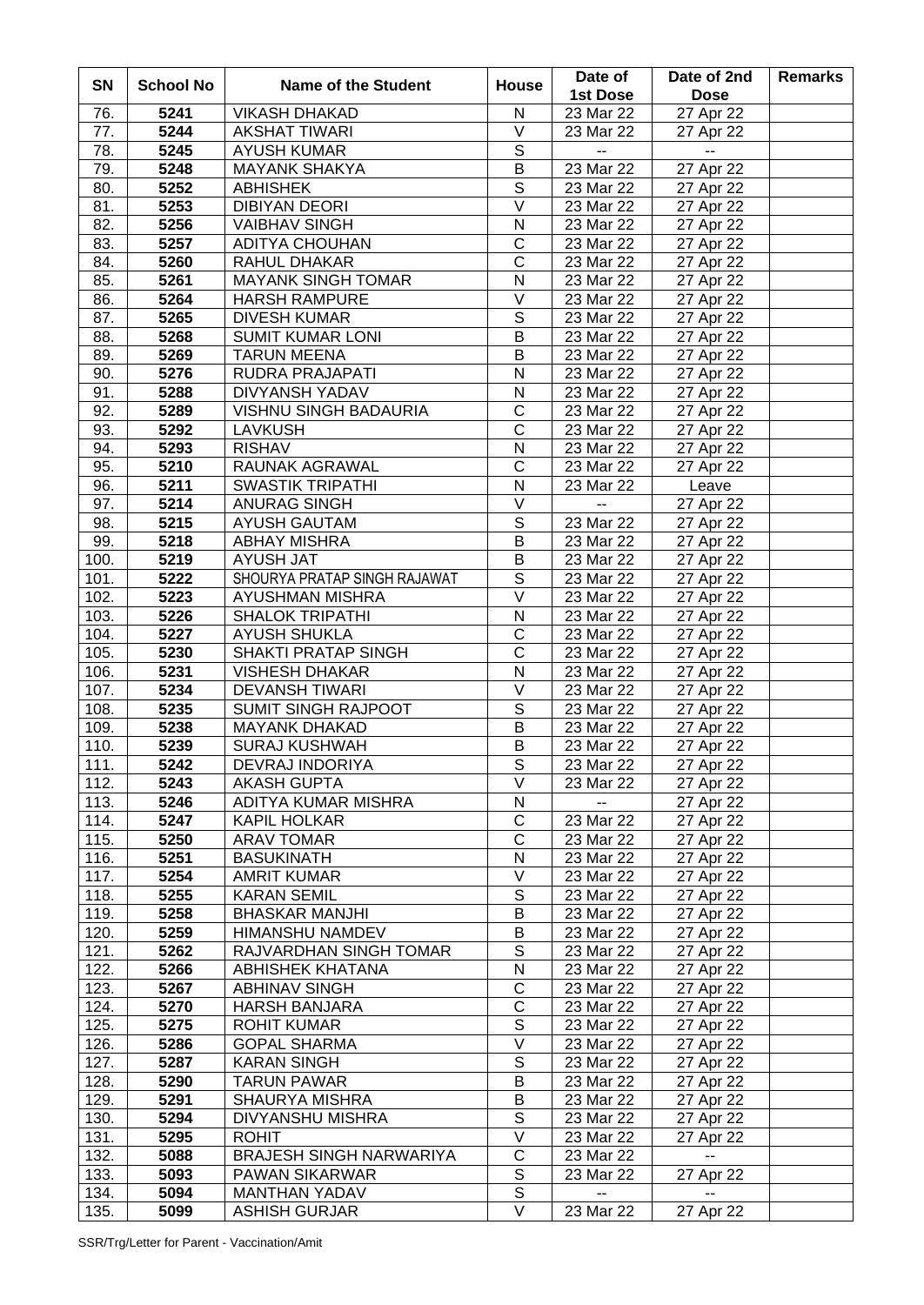| <b>SN</b>    | <b>School No</b> | Name of the Student                             | House                     | Date of                               | Date of 2nd                                             | Remarks |
|--------------|------------------|-------------------------------------------------|---------------------------|---------------------------------------|---------------------------------------------------------|---------|
|              |                  |                                                 |                           | 1st Dose                              | <b>Dose</b>                                             |         |
| 136.         | 5100             | <b>SAGAR SINGH TOMAR</b>                        | $\mathsf S$               | 23 Mar 22                             | 27 Apr 22                                               |         |
| 137.         | 5105             | <b>SAURYA SINGH</b>                             | N                         | 23 Mar 22                             | 27 Apr 22                                               |         |
| 138.         | 5106             | <b>GAGAN GUPTA</b>                              | N                         | 23 Mar 22                             | 27 Apr 22                                               |         |
| 139.         | 5111             | <b>HEMANT DHAKAR</b>                            | $\mathsf{N}$              | 23 Mar 22                             | 27 Apr 22                                               |         |
| 140.         | 5112             | DEV ADITYA SINGH                                | $\overline{\mathsf{s}}$   | $\sim$                                | $\overline{\phantom{a}}$                                |         |
| 141.         | 5117             | <b>ANURAG AHIRWAR</b>                           | $\overline{\text{c}}$     | 23 Mar 22                             | ÷.                                                      |         |
| 142.         | 5118             | ADARSH RAJ RAJE BHARTIY                         | $\overline{\mathsf{N}}$   | 23 Mar 22                             | 27 Apr 22                                               |         |
| 143.         | 5124             | <b>SUMIT RAWAT</b>                              | B                         | 23 Mar 22                             | 27 Apr 22                                               |         |
| 144.         | 5133             | ABHAY PRATAP SINGH                              | B                         | 23 Mar 22                             | 27 Apr 22                                               |         |
| 145.         | 5134             | DIVYANSHU ANAND                                 | $\mathsf{N}$              | 23 Mar 22                             | 27 Apr 22                                               |         |
| 146.         | 5139             | <b>ANUJ SINGH</b>                               | B                         | 23 Mar 22                             | 27 Apr 22                                               |         |
| 147.         | 5140             | SHREYANSH SINGH                                 | $\overline{S}$            | 23 Mar 22                             | 27 Apr 22                                               |         |
| 148.         | 5145             | <b>HEMANT DHAKAR</b>                            | $\overline{B}$            | 23 Mar 22                             | 27 Apr 22                                               |         |
| 149.         | 5146             | <b>AJAY DHAKAR</b>                              | B                         | 23 Mar 22                             | 27 Apr 22                                               |         |
| 150.         | 5151             | <b>AMAN DHAKAR</b>                              | B                         | 23 Mar 22                             | 27 Apr 22                                               |         |
| 151.         | 5152             | <b>KARAN SINGH TOMAR</b>                        | $\vee$                    | 23 Mar 22                             | 27 Apr 22                                               |         |
| 152.         | 5157             | PRIYANSHU PRAJAPATI                             | $\mathsf C$               | 23 Mar 22                             | 27 Apr 22                                               |         |
| 153.         | 5158             | <b>UJJAVAL PAL</b>                              | $\overline{s}$            | $\rightarrow$                         | --                                                      |         |
| 154.         | 5163             | HARSH VARDHAN SINGH                             | $\overline{N}$            | $\mathbb{Z}^{\mathbb{Z}}$             | $\overline{a}$                                          |         |
| 155.         | 5164             | ANKIT KUMAR AHIRWAR                             | $\vee$                    | 23 Mar 22                             | 27 Apr 22                                               |         |
| 156.         | 5169             | <b>KRISHNA TANAY SHRI</b>                       | B                         | 23 Mar 22                             | 27 Apr 22                                               |         |
| 157.         | 5170             | <b>HARSH SINGH TOMAR</b>                        | $\mathsf C$               | 23 Mar 22                             | 27 Apr 22                                               |         |
| 158.         | 5175             | <b>KRISHNA DHANOLIYA</b>                        | $\overline{s}$            | 23 Mar 22                             | 27 Apr 22                                               |         |
| 159.         | 5176             | DEVESH JATAV                                    | $\vee$                    | 23 Mar 22                             | 27 Apr 22                                               |         |
| 160.         | 5181             | <b>DEV SOLANKI</b>                              | $\mathsf C$               | 23 Mar 22                             | $\overline{\phantom{a}}$                                |         |
| 161.         | 5182             | <b>AMAN PRASAD</b>                              | B                         | 23 Mar 22                             | 27 Apr 22                                               |         |
| 162.         | 5187             | <b>TANISHQ MARAVI</b>                           | $\overline{s}$            | н,                                    |                                                         |         |
| 163.         | 5188             | LAVYA KUMAR VERMA                               | $\overline{\vee}$         | $\mathbb{Z}^{\mathbb{Z}}$             | $\overline{\phantom{a}}$                                |         |
| 164.         | 5194             | <b>NAMAN SHARMA</b>                             | $\overline{s}$            | 23 Mar 22                             | 27 Apr 22                                               |         |
| 165.         | 5195             | <b>GOPAL</b>                                    | $\overline{\mathsf{N}}$   | 23 Mar 22                             | 27 Apr 22                                               |         |
| 166.         | 5200             | <b>ANSH DADHORE</b>                             | $\mathsf{N}$              | 23 Mar 22                             | 27 Apr 22                                               |         |
| 167.         | 5201             | <b>ANURAG SINGH</b>                             | $\mathsf{N}$              | 23 Mar 22                             | 27 Apr 22                                               |         |
| 168.         | 5089             | RISHABH DEV SINGH                               | $\mathsf C$               | 23 Mar 22                             | 27 Apr 22                                               |         |
| 169.         | 5092             | <b>AMAN GURJAR</b>                              | $\overline{\mathsf{N}}$   | 23 Mar 22                             | 27 Apr 22                                               |         |
| 170.         | 5095             | <b>ADITYA SINGH</b>                             | $\vee$                    | 23 Mar 22                             | 27 Apr 22                                               |         |
| 171.         | 5098             | <b>DEEPAK PANDEY</b>                            | $\overline{C}$            | $\sim$ $\sim$                         | $-  \,$                                                 |         |
| 172.         | 5101             | NIRMAL KAUSHAL                                  | $\mathsf S$               | 23 Mar 22                             | 27 Apr 22                                               |         |
| 173.         | 5104             | DEEPENDRA SINGH TOMAR                           | $\mathsf{N}$              | 23 Mar 22                             | 27 Apr 22                                               |         |
| 174.         | 5107             | RAGHVENDRA SINGH                                | $\mathsf{N}$              | $\overline{\phantom{a}}$              | 27 Apr 22                                               |         |
| 175.         | 5110             | ANUJ DHAKAR                                     | $\vee$                    | 23 Mar 22                             | $\mathbf{u}$<br>27 Apr 22                               |         |
| 176.         | 5113             | HARSH PRATAP SINGH SIKARWAR                     | $\sf V$<br>$\overline{S}$ | 23 Mar 22                             |                                                         |         |
| 177.         | 5116             | RAJ CHAUDHARY                                   | $\overline{\vee}$         | 23 Mar 22<br>23 Mar 22                | 27 Apr 22                                               |         |
| 178.<br>179. | 5119<br>5122     | <b>SUMIT SINGH</b><br>RAGHVENDRA SINGH SISODIYA | $\mathsf C$               | 23 Mar 22                             | 27 Apr 22<br>27 Apr 22                                  |         |
| 180.         | 5125             | ABHIJEET PRATAP SINGH                           | $\mathsf C$               |                                       |                                                         |         |
| 181.         | 5132             | SURYANSH UPADHYAY                               | $\overline{\vee}$         | $\overline{\phantom{a}}$<br>23 Mar 22 | $\overline{\phantom{a}}$<br>27 Apr 22                   |         |
| 182.         | 5135             | ABHAY OJHA                                      | $\overline{s}$            | 23 Mar 22                             | 27 Apr 22                                               |         |
| 183.         | 5138             | <b>ABHINAV MAHOUR</b>                           | $\sf B$                   | 23 Mar 22                             | 27 Apr 22                                               |         |
| 184.         | 5141             | <b>DIVYANSH CHANDEL</b>                         | B                         | 23 Mar 22                             | 27 Apr 22                                               |         |
| 185.         | 5144             | <b>ANKUSH SHARMA</b>                            | $\vee$                    | 23 Mar 22                             | 27 Apr 22                                               |         |
| 186.         | 5147             | ANUJ SINGH TOMAR                                | N                         | 23 Mar 22                             | 27 Apr 22                                               |         |
| 187.         | 5150             | PRINCE YADAV                                    | N                         | 23 Mar 22                             | 27 Apr 22                                               |         |
| 188.         | 5153             | <b>VISHAL SINGH</b>                             | N                         | 23 Mar 22                             | 27 Apr 22                                               |         |
| 189.         | 5156             | <b>ANSHUL DHAKAR</b>                            | $\mathsf C$               | 23 Mar 22                             | 27 Apr 22                                               |         |
| 190.         | 5159             | <b>VINAY PATEL</b>                              | $\overline{\mathsf{s}}$   | 23 Mar 22                             | 27 Apr 22                                               |         |
| 191.         | 5162             | <b>MANISH RAJORIYA</b>                          | $\overline{\text{C}}$     | 23 Mar 22                             | $\textcolor{red}{\mathbf -} \textcolor{red}{\mathbf -}$ |         |
| 192.         | 5165             | <b>GOTAM SOLANKI</b>                            | $\overline{s}$            | 23 Mar 22                             | 27 Apr 22                                               |         |
| 193.         | 5168             | <b>ALOK SINGH</b>                               | B                         | 23 Mar 22                             | 27 Apr 22                                               |         |
| 194.         | 5171             | <b>ANKUR</b>                                    | $\mathsf{N}$              | 23 Mar 22                             | 27 Apr 22                                               |         |
| 195.         | 5174             | <b>KRISHNA PARIHAR</b>                          | V                         | $\overline{\phantom{a}}$              | 27 Apr 22                                               |         |
|              |                  |                                                 |                           |                                       |                                                         |         |